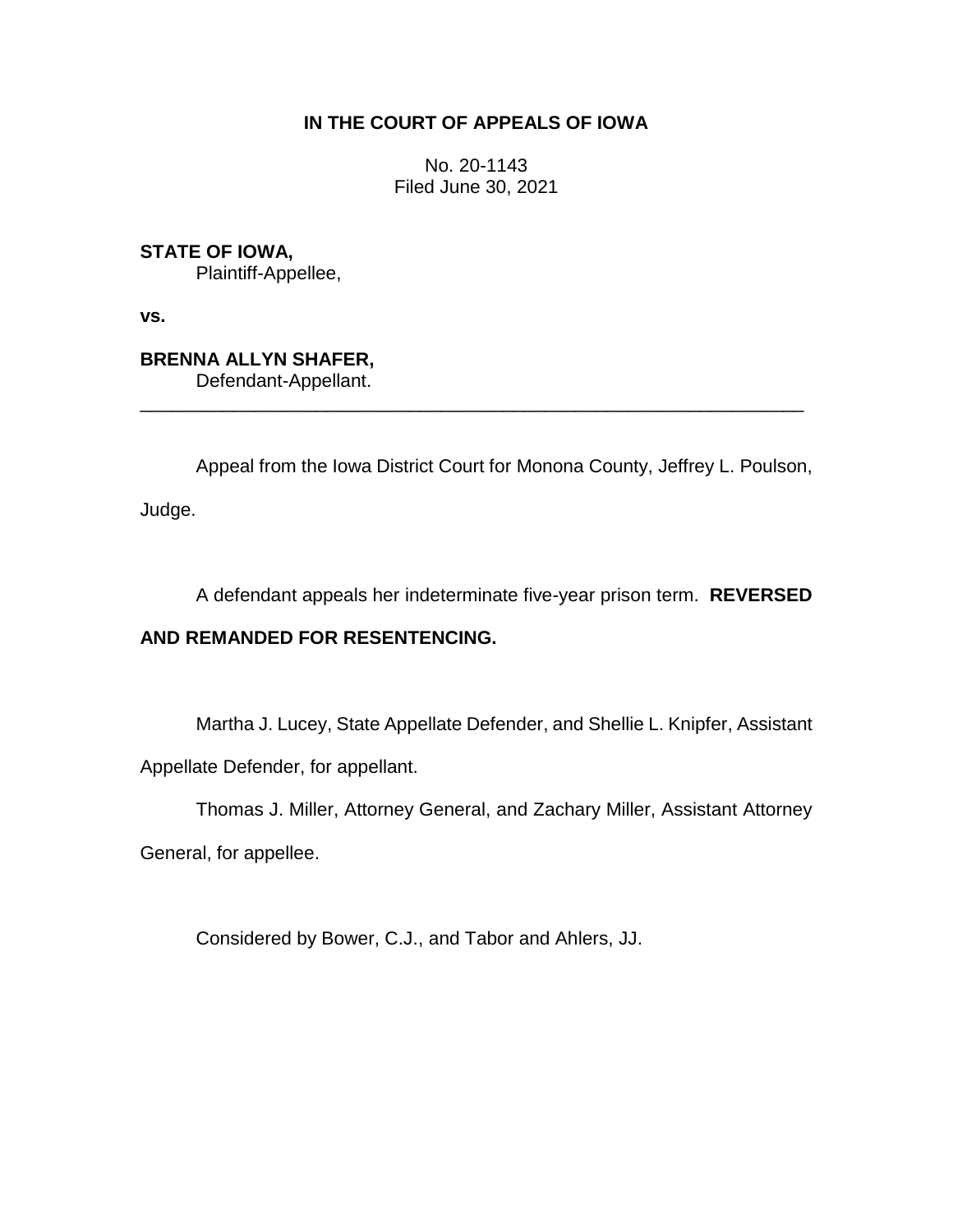### **TABOR, Judge.**

 $\overline{a}$ 

Brenna Shafer appeals her indeterminate five-year sentence following her guilty plea to theft in the second degree.<sup>1</sup> She asserts the district court abused its discretion and considered an improper factor when imposing the sentence. In stating its reasons, the court cited an extended wait time for acceptance into a residential treatment facility because of the COVID-19 pandemic. Rather than hold Shafer in jail until a bed became available, the court ordered a prison term. The court speculated the wait in jail might exceed the time Shafer would serve in prison before the parole board granted her release. Because that speculation crowded out other pertinent sentencing factors, we reverse and remand for resentencing.

### **I. Facts and Prior Proceedings**

In August 2019, the Monona County Sheriff investigated a burglary at a residence in Moorhead. The burglary victims identified several items missing from their home, including electronic devices, a vacuum, a space heater, and clothing. Officers later confirmed those items were seized from Shafer's possession.

The State charged Shafer with theft in the second degree, a class "D" felony, in violation of Iowa Code sections 714.1 and 714.2(2). After reaching a plea bargain with the State, Shafer pleaded guilty to the theft charge. Under the plea agreement, Shafer obtained release on bond until sentencing. But less than

<sup>&</sup>lt;sup>1</sup> Shafer satisfies the good-cause requirement in Iowa Code section  $814.6(1)(a)(3)$ (2019) by challenging her sentence rather than her guilty plea. *See State v. Damme*, 944 N.W.2d 98, 103 (Iowa 2020).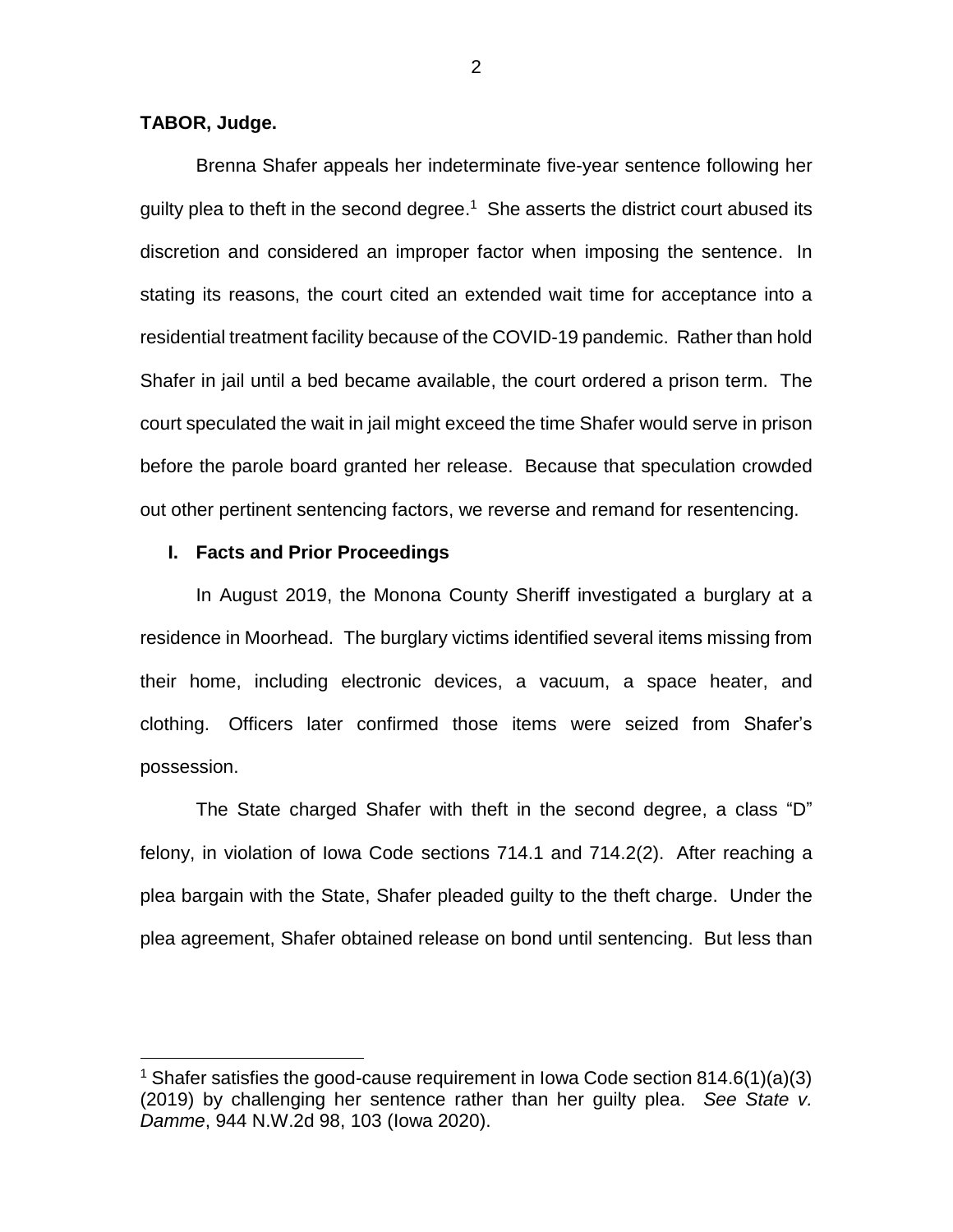a month later, Shafer was arrested and charged with possession of methamphetamine to which she pleaded guilty.

Before sentencing, the Third Judicial District Department of Correctional Services filed a presentence investigation (PSI) report recommending Shafer receive a suspended sentence and be placed on probation. The PSI report highlighted "substance abuse, impulse control, and problem solving" as main culprits of Shafer's criminal behavior. But the investigator believed those issues could be addressed through community-based resources. With that in mind, the investigator recommended Shafer be placed in a residential treatment facility rather than prison.

In July 2020, Shafer appeared for a telephonic sentencing hearing. By this point, Shafer had been incarcerated for three months. The State resisted the PSI report's recommendation for probation and argued incarceration was more appropriate given her criminal history. As an alternative, the State urged Shafer should complete a residential treatment program and be held in jail pending that placement. In contrast, the defense requested a sentence with credit for time served or probation.

The district court was torn between holding Shafer in jail pending an opening at the Sioux City residential treatment facility or sending her to prison.<sup>2</sup> Before making that decision, the court asked the prosecutor whether the treatment facility was accepting new placements. Because of the COVID-19 pandemic, the treatment facility had temporarily stopped taking new

 $\overline{a}$ 

3

<sup>&</sup>lt;sup>2</sup> In choosing between these two options, the court explained, "I'm not going to release her again because when I did previously, she immediately reoffended."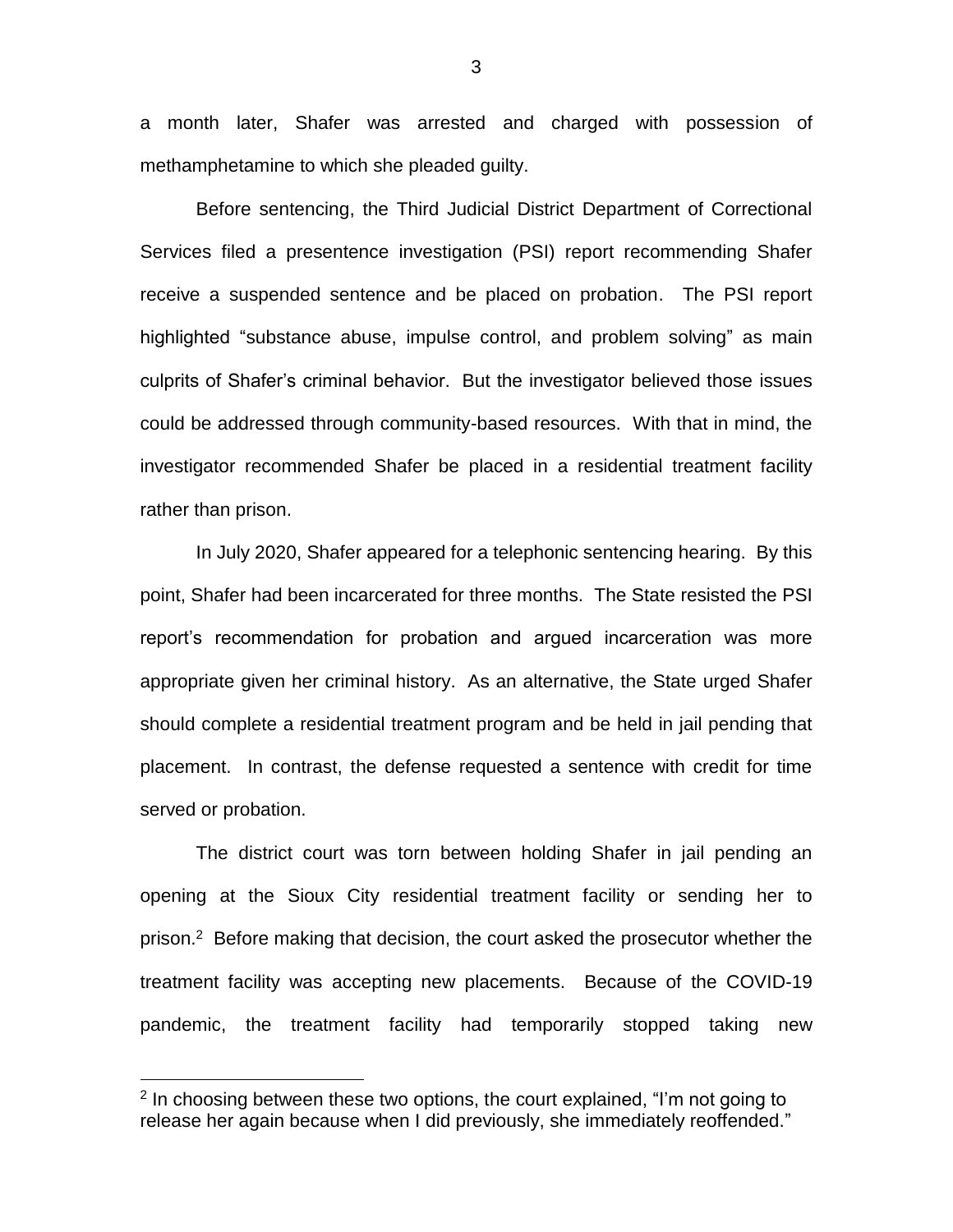candidates. Neither the prosecutor nor the court knew what the waiting time would be. In weighing the options, the court noted: "I'm concerned. She's been in jail for three months already. If I leave her in the jail pending [the residential treatment facility], she could actually probably be sent to prison and released sooner than she would even get into the [facility]." Fixating on that chance, the court sentenced Shafer to an indeterminate five-year prison term. Shafer now appeals that sentencing decision.

#### **II. Scope and Standards of Review**

We review the sentence imposed for correction of legal error. *State v. Formaro*, 638 N.W.2d 720, 724 (Iowa 2002). Because Shafer's sentence is within statutory limits, it receives a strong presumption in its favor. *See id.* Given that presumption, we reverse only for an abuse of discretion or a defect in the sentencing procedure. *Id*. Consideration of an impermissible sentencing factor is an abuse of discretion that requires resentencing. *State v. Thomas*, 520 N.W.2d 311, 313 (Iowa Ct. App. 1994).

#### **III. Analysis**

Shafer asserts the district court abused its discretion in sentencing her to prison based on its concern about the delay in admissions at the residential treatment facility. She submits the wait time for the prison alternative was an impermissible consideration. We agree; the court's speculation on how long Shafer would wait to enter the treatment facility should not have factored into its sentencing decision. By focusing on that factor, the court also failed to properly consider Shafer's rehabilitation needs.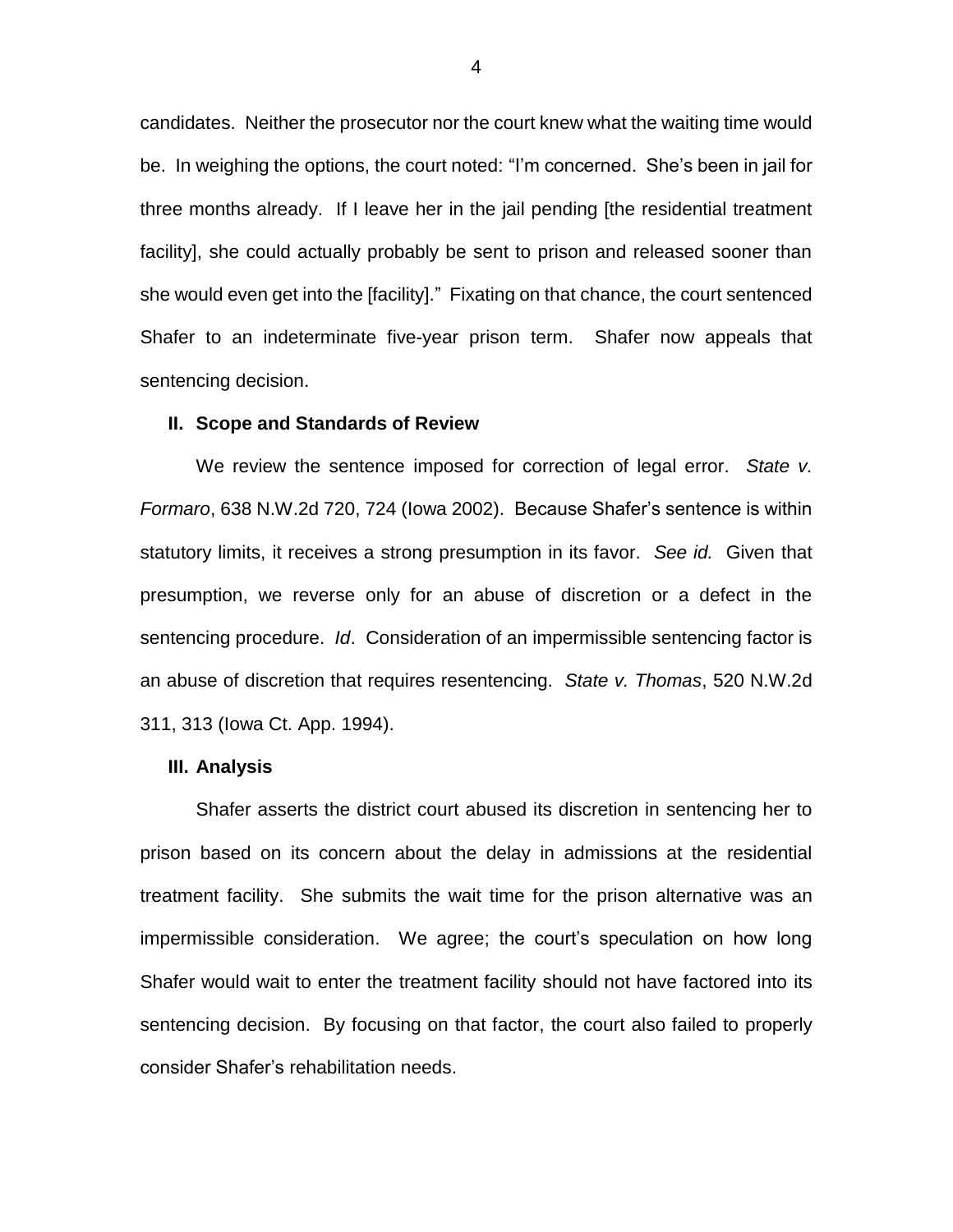In rendering a sentencing decision, the district court must explain its reasoning for imposing a given sentence and must do so with more than "boilerplate-language." *State v. Thacker*, 862 N.W.2d 402, 408 (Iowa 2015). Here, the court provided an incomplete rationale:

The reasons supporting this sentence include the court's determination that this will provide for [Shafer's] maximum opportunity for rehabilitation. It's necessary for the protection of the community. . . . . However, due to the challenges to the system caused by COVID-19, I know that there is a significant waiting period, . . . and I frankly believe that the waiting period in the jail waiting for a bed at the [residential treatment facility] may well be longer than the sentence that she is likely to serve. And all of those are reasons for the sentencing decision that I made.

Shafer correctly notes that "[a] court's consideration of the timing of parole is an impermissible sentencing factor."<sup>3</sup> *State v. Remmers*, 259 N.W.2d 779, 785 (Iowa 1977). Rather, sentencing courts must consider the nature of the offense, the attending circumstances, the defendant's age, character, and propensities, and chances of reform. *State v. Cupples*, 152 N.W.2d 277, 280 (Iowa 1967).

Defending the court's exercise of discretion, the State argues the court was forced to choose between "a lengthy jail stay" before receiving treatment versus a prison term, which "offered the best chance to maximize rehabilitation and protect the community." But as Shafer argues on appeal, the court had "no basis for that assumption" and the length of her jail stay was not determinable.

Our sentencing cases emphasize that the punishment should fit the crime, as well as the individual offender and her circumstances. *See State v. McKeever*,

 $\overline{a}$ 

 $3$  The State notes that the sentencing court "never mentioned parole." While technically true, the court considered the parole board's role when comparing the time Shafer might spend in jail with the time she would spend before being released from prison.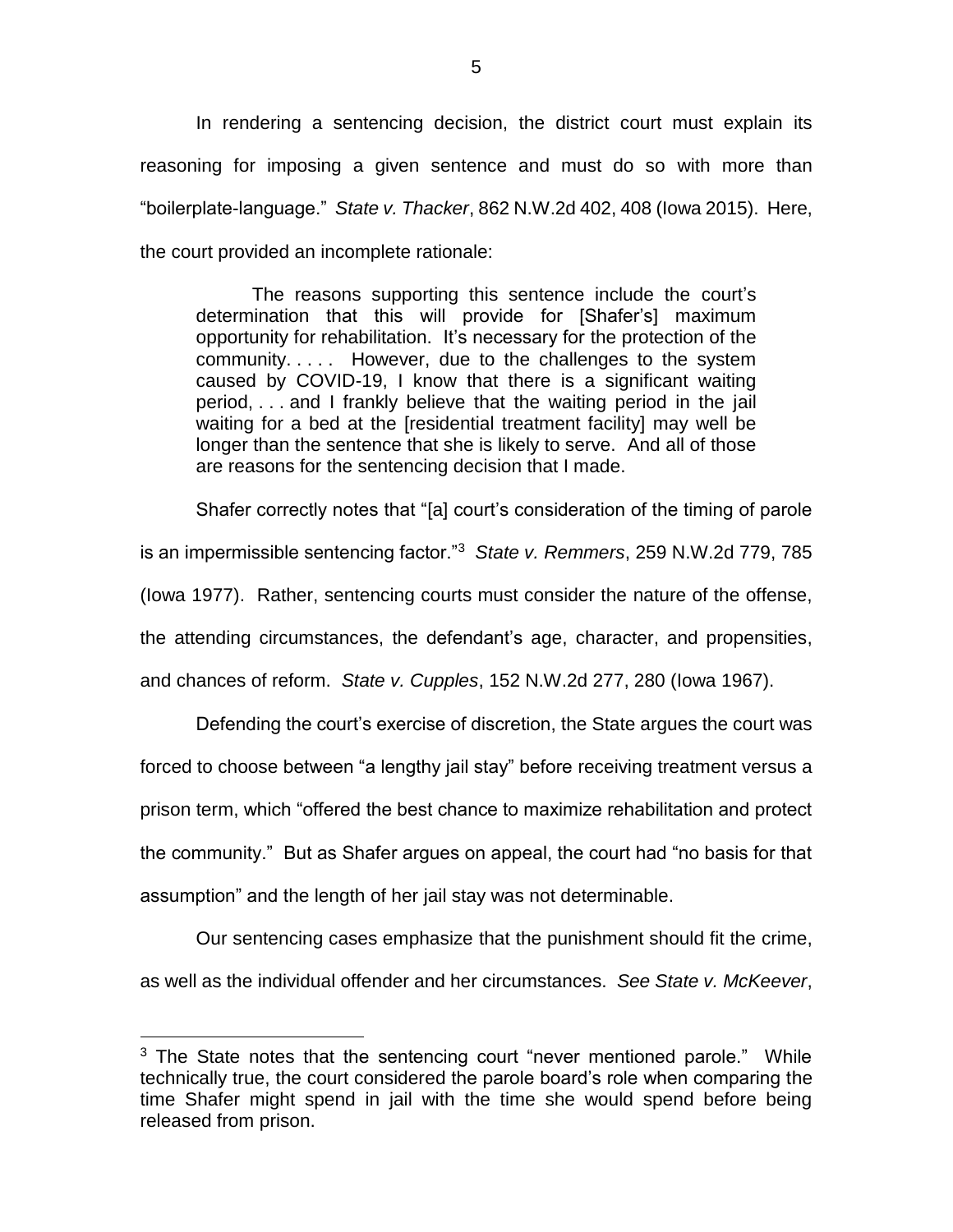276 N.W.2d 385, 387 (Iowa 1979). True, the court did refer to Shafer's "maximum opportunity for rehabilitation" and "the protection of the community," both key sentencing considerations. But the court did not find that a prison sentence was necessary to achieve those goals. As noted, the PSI preparer believed the residential treatment facility would give Shafer the best chance for rehabilitation. Yet the court let the perceived wait time overshadow that finding. We understand the court was free to reject the PSI's recommendation. *State v. Headley*, 926 N.W.2d 545, 552 (Iowa 2019). Still, the record suggests the court would have followed that recommendation if a room had been immediately available at the treatment facility.

The State insists the court was looking out for Shafer's best interests by not wanting her to spend more time in jail waiting for placement than she would spend in prison before being released on parole. We are sympathetic with the uncharted territory the sentencing court faced given the effect of the COVID-19 pandemic on available services in the community. Yet nothing in the record supports the court's speculation that the waiting period for the treatment facility would surpass the length of her time in prison. When the court inquired about the possible delay, the prosecutor responded, "I can't tell the court for sure whether the [residential treatment facility would be available." And even if the court had access to more concrete information, the wait time for the treatment facility should not have played a role in its sentencing decision. The court must decide between prison and community-based resources without attention to the timing of parole board decisions. See *Remmers*, 259 N.W.2d at 785. This includes mentions of the workings of the parole board when determining the appropriate sentence. *Id*.

6